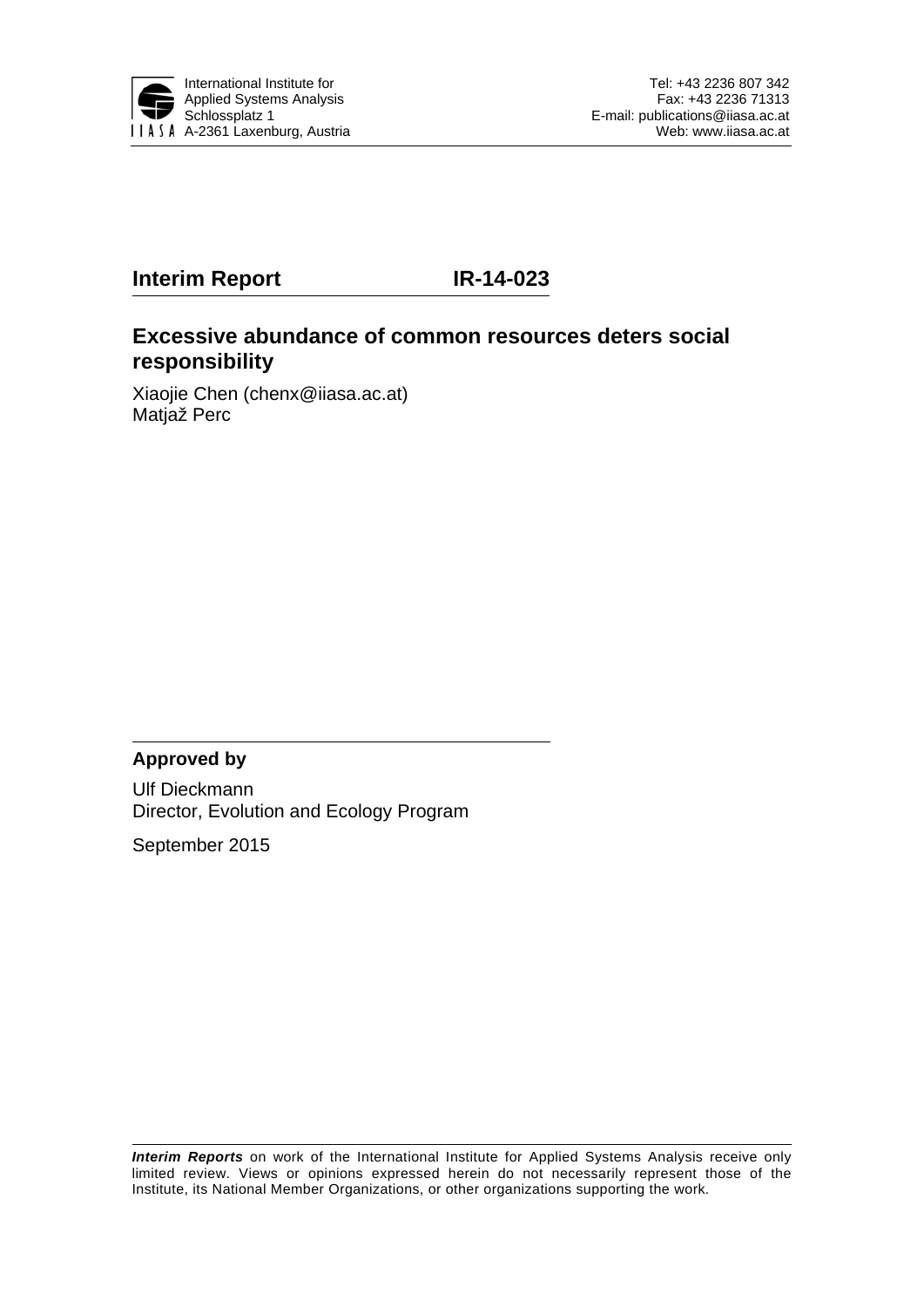### Excessive abundance of common resources deters social responsibility

Xiaojie Chen<sup>1, \*</sup> and Matjaž Perc<sup>2, †</sup>

*1 Evolution and Ecology Program, International Institute for Applied Systems Analysis (IIASA), Schlossplatz 1, A-2361 Laxenburg, Austria <sup>2</sup> Faculty of Natural Sciences and Mathematics, University of Maribor, Koroska cesta 160, SI-2000 Maribor, Slovenia ˇ*

We study the evolution of cooperation in the collective-risk social dilemma game, where the risk is determined by a collective target that must be reached with individual contributions. All players initially receive endowments from the available amount of common resources. While cooperators contribute part of their endowment to the collective target, defectors do not. If the target is not reached, the endowments of all players are lost. In our model, we introduce a feedback between the amount of common resources and the contributions of cooperators. We show that cooperation can be sustained only if the common resources are preserved but never excessively abound. This, however, requires a delicate balance between the amount of common resources that initially exist, and the amount cooperators contribute to the collective target. Exceeding critical thresholds in either of the two amounts leads to loss of cooperation, and consequently to the depletion of common resources.

Ensuring sustainable use of environmental, social, and technological resources is a global challenge [1]. Stripped of particularities, the problem is essentially that of responsive use of public goods [2]. If the public goods are not managed responsibly, the "tragedy of the commons" [3] is unavoidable. The public goods game is traditionally employed as a theoretical model that describes the social dilemma that emerges when individual short-term interests are inherently different from what would be best for the society as a whole [4]. Governed by group interactions, the public goods game requires that players decide simultaneously whether they wish to contribute to the common pool, i.e., to cooperate, or not. Regardless of the chosen strategy, each member of the group receives an equal share of the public good after the initial investments are multiplied by a synergy factor that takes into account the added value of collaborative efforts. Evidently, individuals are best off by not contributing anything to the common pool, i.e., by defecting, while the group would be most successful if everybody cooperated.

Although many mechanisms are known that promote the evolution of cooperation in the public goods game [5–7], such as punishment [8–14], reward [15–17], and social diversity [18, 19], it has recently been argued that the collective-risk social dilemma game might be more appropriate for capturing the essence of several realistic problems concerning the conservation of common resources [20]. In particular, the collective-risk social dilemma game describes how the failure to reach a declared collective target can have severe longterm consequences. Opting out of carbon emission reduction to harvest short-term economic benefits is a typical example [21]. The description of the game is as follows. All players within a group are considered to have an initial endowment that comes from the common pool of available resources. While cooperators contribute a fraction of their endowment to the collective target, defectors retain everything for themselves. The risk level is determined by a collective target that should be reached with the contributions of cooperators. If a group fails to reach this target, all members of the group lose their remaining endowments, while otherwise the endowments are retained. The collective-risk social dilemma game thus accounts directly for the depletion of common resources that may result from opting out of cooperation. Recent experimental and theoretical studies have shown that high risk of collective failure raises the chances for coordinated socially responsible actions [22–27].

However, existing modelling studies have assumed that the contributions of cooperators are independent of the available amount of common resources. Here we depart from this traditional setup by introducing a feedback between the amount of common resources and the amount cooperators contribute to the collective target. Our assumption is that in a harsh environment, when common resources are scarce, cooperators are likely to contribute less. On the other hand, if common resources abound, it seems more reasonable to expect larger contributions towards the collective target. Previous theoretical research has already considered various feedbacks between cooperation and the environment [28–30], while a thoroughly documented experimental example is the resource competition in populations of yeast [31–33]. Yeast prefers to use the monosaccharides glucose and fructose as carbon sources. When these sugars are not available, yeast can metabolize alternative carbon sources such as the disaccharide sucrose by producing and secreting the enzyme invertase. The production and secretion of invertase is costly, yet it creates a common resource that can be consumed by the whole population. It has been reported that increasing the amount of glucose available in the media promotes the growth of defectors (yeast that do not production and secretion invertase), thus decreasing the fraction of cooperators at equilibrium and even driving the cooperators to extinction. On the other hand, as the cooperators decreases in frequency, the amount of glucose which sucrose is hydrolyzed to also decreases [32]. Therefore, there exists a feedback between the density of cooperators and the amount of monosaccharides in the media [33].

We would like to emphasize that our model is not meant to describe a particular experiment, like the resource competition in populations of yeast that we have just described. Instead, we wish to draw on this example and use it as motivation to propose a minimalist model for a proof of principle — namely that the excessive abundance of common resources may hin-

<sup>∗</sup>Electronic address: chenx@iiasa.ac.at

<sup>†</sup>Electronic address: matjaz.perc@uni-mb.si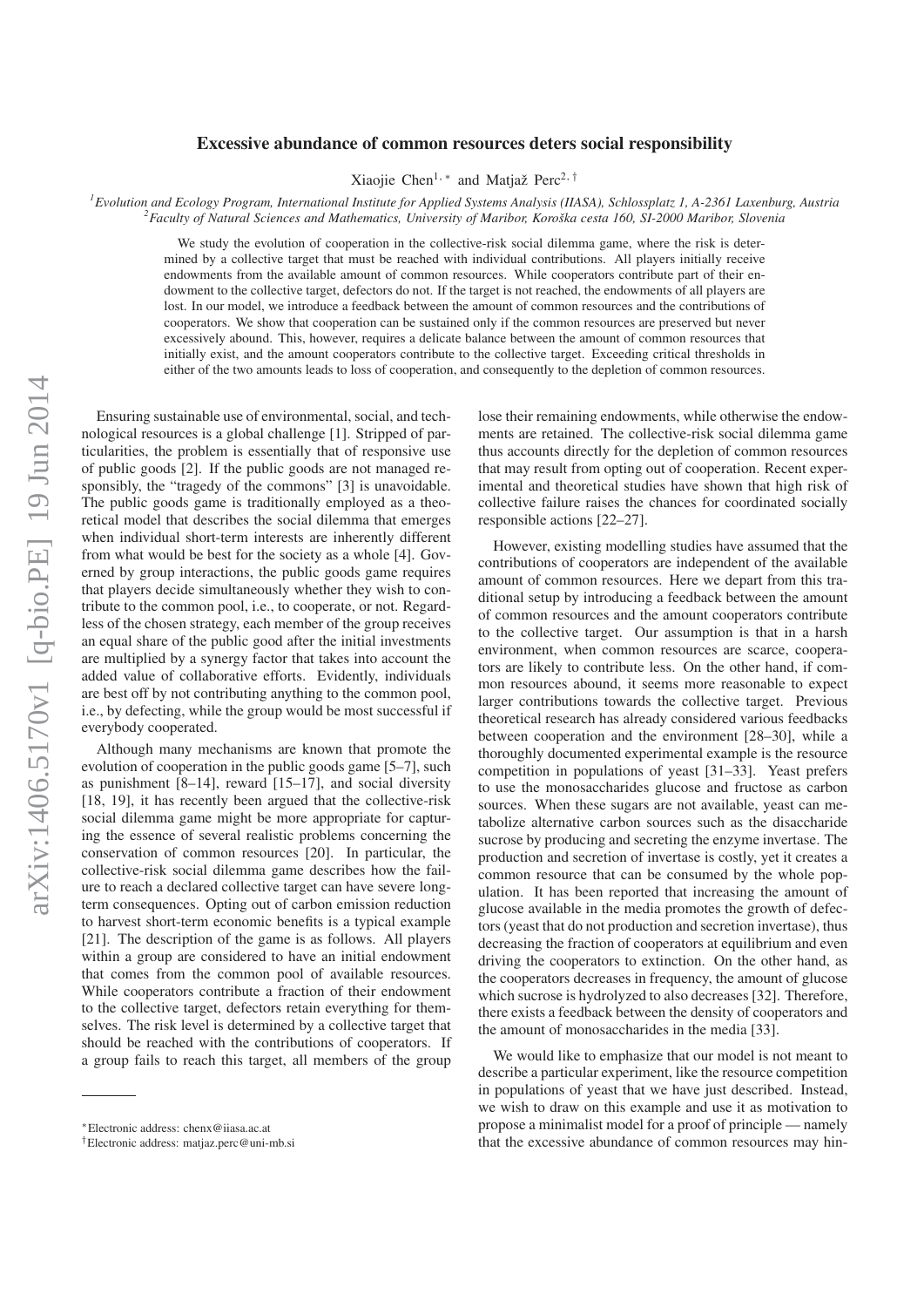

FIG. 1: Socially responsible actions are viable even if the common resources are initially scarce, as long as the common pool is subsequently kept properly filled. Either too low or too abundant contributions, or failure to distribute them in time, can lead to the tragedy of the commons. Colour maps encode the fraction of cooperators  $\rho_c$ in dependence on the multiplication factor  $\alpha$  and the initial amount of common resources available to each group  $R$ , for three different values of the maximal endowment b: (a) 5, (b) 10, and (c) 20.

der the evolution of cooperation in the collective-risk social dilemma game. Previous models of public goods have ignored resource dynamics in the common pool, and they have also ignored the fact that cooperative behaviours can be influenced by the degree of resources in the common pool. In the proposed model, we therefore assume that there exists a common resource, a non-empty pool, which provides an initial endowment to every player. Subsequently, every individual must decide whether a certain amount of this endowment will be used to refill the pool or not. Refilling the pool is a socially responsible act of cooperation. Importantly, in subsequent rounds, the endowment issued to every player is proportional to the updated amount of the common resource. If the pool is emptying, the endowments will be less and less, and vice versa if the common resource is managed profitably. However, if the resources in the pool become abundant, we impose an upper bound on the endowment, corresponding to the fact that each individual only needs as much resources from the common pool to be completely satisfied [33, 34]. The question that we aim to answer is how does the described feedback affect the evolution of cooperation [35]. We perform simulations of the collective-risk social dilemma game on structured populations. In the next section, we present results that we have obtained on the square lattice, while results for several other interaction networks are summarized in the Supplementary Information that accompanies this paper.

#### Results

We begin by presenting colour maps encoding the stationary fraction of cooperators  $\rho_c$  in dependence on both the multiplication factor  $\alpha$  and the initial amount of common resources  $R$  for three different values of the maximal possible endowment b. Several interesting conclusions can be drawn from the results presented in Fig. 1. First, it can be observed at a glance that increasing b (from left to right) increases  $\rho_c$ over wide regions of  $\alpha$  and R. This suggests that if common resources in the population abound, they should be distributed rather than held back. Although this seems to go against cautionary usage and conservation, holding back has, in the long run, several unintended consequences. If the common resources are not distributed right away, defectors can exploit the accumulated stock long after cooperators have disappeared from the neighbourhood. This creates an evolutionary niche for free-riders by means of which they can rise to complete dominance.

The impact of  $\alpha$  and R is not as straightforward. As can be inferred from Fig. 1, only intermediate values of  $\alpha$  ensure  $\rho_c > 0$ . However, the span of the optimal interval depends on the maximal endowment b. The larger the maximal endowment b, the broader the interval of suitable values of  $\alpha$ . Moreover, there exists an upper bound on  $R$ , beyond which cooperators cannot survive. The maximal  $R$  increases slightly with increasing b, but the effect is rather small. Conversely, even if initially the common resources are very scarce, cooperators are not negatively affected provided  $\alpha$  and b are from within the limits that ensure  $\rho_c > 0$ . This suggests that cooperative behaviour may develop even under adverse conditions, and it is in fact more likely to do so than under abundance. The extinction of cooperators at both too large R and too large  $\alpha$ indicates that an excessive abundance of common resources acts detrimental on the evolution of cooperation, and that thus it deters social responsibility.

To further support our conclusions, we show in Fig. 2(a) the fraction of groups where the cumulative common goods can be sustained at equilibrium [i.e.,  $R_i(\infty) > 0$ ], and in Fig. 2(b) the fraction of groups where the cumulative common goods can provide enough endowments [i.e.,  $R_i(\infty) \geq Gb$ ] for all involved. It can be observed that, in comparison to Fig. 1, the fraction of sustainable groups is larger than zero in a broader region of parameter values. It is much higher than the corresponding fraction of cooperators for large  $\alpha$ . In combination with Fig. 1, we thus find that there exists an intermediate region of  $\alpha$  that enables cooperators to dominate the population, as well as maintains a sufficient level of common goods in each group for individuals to be fully satisfied. Although the region for such a complete win-win outcome is not broad, it can be broadened by increasing the value of b.



FIG. 2: Sustainability of common resources is achieved by socially responsible actions. Only an intermediate contribution strength, combined with initially scarce resources, leads to sustainable common resources. In panel (a) the colour map encodes the fraction of groups where the resources can be sustained [i.e.,  $R_i(\infty) > 0$ ], while in panel (b) the colour map encodes the fraction of groups where the cumulative common goods can provide enough endowments [i.e.,  $R_i(\infty) > Gb$ ] for all involved. For results in both panels we use the maximal endowment  $b = 10$ .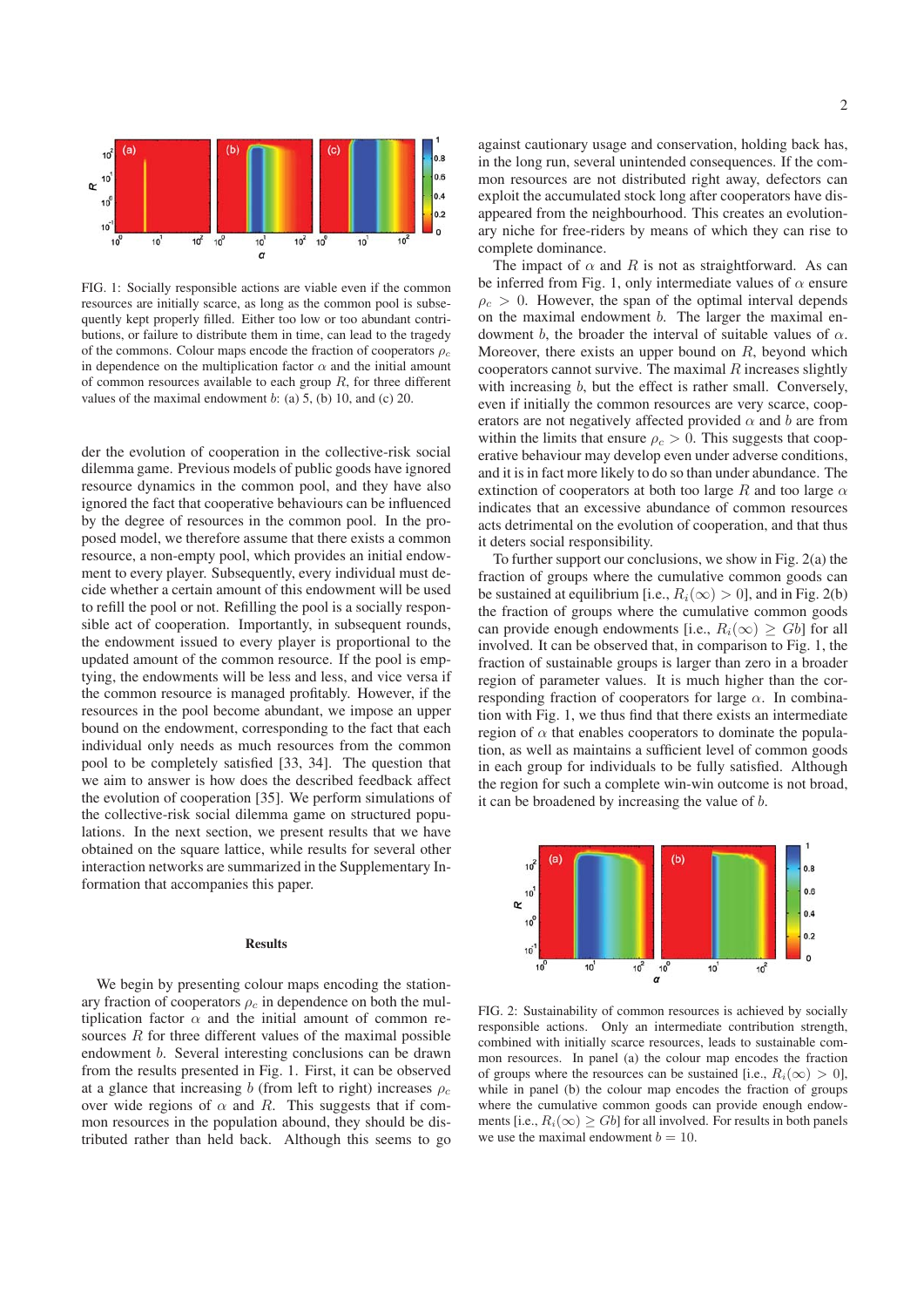

FIG. 3: Spatial patterns explain why an excessive abundance of common resources deters social responsibility. Blue (yellow) are cooperators (defectors) that are central to groups where the common resources abound, while green (red) are cooperators (defectors) that are central to groups where the common resources are scarce. Grey denotes defectors where the common resources are completely depleted. Top row show the time evolution (from left to right) for  $\alpha = 1, b = 10$ , and  $R = 50$ . Due to the low multiplication factor the common resources vanish fast. Middle row shows the time evolution for  $\alpha = 10$ ,  $b = 10$ , and  $R = 50$ . Here only cooperative groups succeed in keeping the pool from emptying. Groups with defectors quickly become unsustainable and hence pave the way towards cooperator dominance. Bottom row show the time evolution for  $\alpha = 20$ ,  $b = 10$ , and  $R = 50$ . Due to the high value of  $\alpha$  common resources start to abound excessively, making even predominantly defective groups sustainable and thus fit to invade cooperators.

The series of snapshots presented in Fig. 3 offers an insight as to what causes the described evolutionary outcomes. We use different colours not just for cooperators and defectors, but also depending on the available amount of common resources. More precisely, blue (yellow) colour denotes cooperators (defectors) that are central to groups where  $R_i(t) > Gb$ . On the other hand, green (red) colour denotes cooperators (defectors) where  $R_i(t) < Gb$ . Grey are defectors where there are no more common resources left (note that  $R_i(t)$  is always larger than zero if cooperators are present). For clarity, we always begin with  $R_i(0) = Gb$ . Accordingly, blue cooperators and yellow defectors are initially distributed uniformly at random (leftmost panels of Fig. 3).

For low  $\alpha$  (top row of Fig. 3), the common resources are depleted fast. Defectors turn to red and cooperators turn to green, and widespread grey patches occur only after a few iterations of the game. Soon all is left are isolated islands of defectors who exploit the few remaining cooperators, until eventually all common resources vanish. Consequently, grey defectors come to dominate the entire population. This scenario is characteristic for the case when short-term benefits and ineffective cooperative efforts prevent sustainable management of common resources.

For intermediate  $\alpha$  (middle row of Fig. 3), the scenario is very different. Grouped cooperators are able to preserve and enrich their resources, while groups with defectors fail to do so. Blue cooperative domains, where the common resources abound, become separated from red defectors by strips of green cooperators, which essentially protect the blue domains from being exploited further. The interfaces where green cooperators and red defectors meet become the shield that protects blue cooperative domains. In fact, blue cooperators are able to spread by means of an indirect territorial battle. It is important to note that yellow defectors are practically nonexistent, i.e., a defector cannot sustain a profitable group, and accordingly areas of grey soon emerge. These defectors become easy targets once being exposed to blue cooperators.

For high  $\alpha$  (bottom row of Fig. 3), the situation changes again. Here the effectiveness of cooperators is so high that even a few in each group are able to provide more than enough resources for defectors. Accordingly, yellow defectors emerge, which can prevail even against blue domains of cooperators. Note that defectors still have an evolutionary advantage stemming from their refusal to sacrifice a fraction of personal benefits for the conservation of common resources. The stationary state is thus a diverse mix of all possible states, where defectors are more widespread since they don't contribute to the common pool. Nevertheless, if  $\alpha$  is not too large some cooperators can still prevail by forming clusters, which as for intermediate values of  $\alpha$  are shielded by green cooperators. The "shield", however, is not very effective and accordingly has many holes, manifesting rather as isolated green cooperators which signal loss of the blue status rather than forming a compact chain that would prevent the invasion of defectors. If  $\alpha$  is larger still (not shown), the utter abundance of common resources leads to the complete dominance of defectors, and ultimately to the tragedy of the commons as for low values of  $\alpha$ . The evolutionary path is significantly different though, given that for large  $\alpha$  the tragedy is preceded by widespread yellow (rich) rather than red (poor) defectors. It is also worth noting that large initial values of  $R$  result in an identical demise of cooperation as large values of  $\alpha$ .

To verify the robustness of the presented results, we conclude this section by considering several variations of the proposed collective-risk social dilemma game. In particular, we have studied the effects of (i) the population size, (ii) the topology of the population structure, (iii) different uncertainties by strategy adoptions, (iv) the delay in individual strategy updating, (v) the birth-death update rule [36], as well as (vi) the effects of cooperator's priority towards limited endowments [32]. Since the obtained results are not central to the main message of this study, we present all the details and the obtained results in the Supplementary Information. Most importantly, we find that on structured populations our conclusions remain intact under all considered circumstances, thus indicating a high degree of universality. Nevertheless, we emphasize that our conclusions could be challenged under wellmixed conditions. Well-mixing will break up the clusters that we have described in the preceding paragraphs, and this may change the results in favour of non-cooperation. This may be particularly relevant for human cooperation [6, 37], where the movements of and between groups could introduce wellmixed conditions.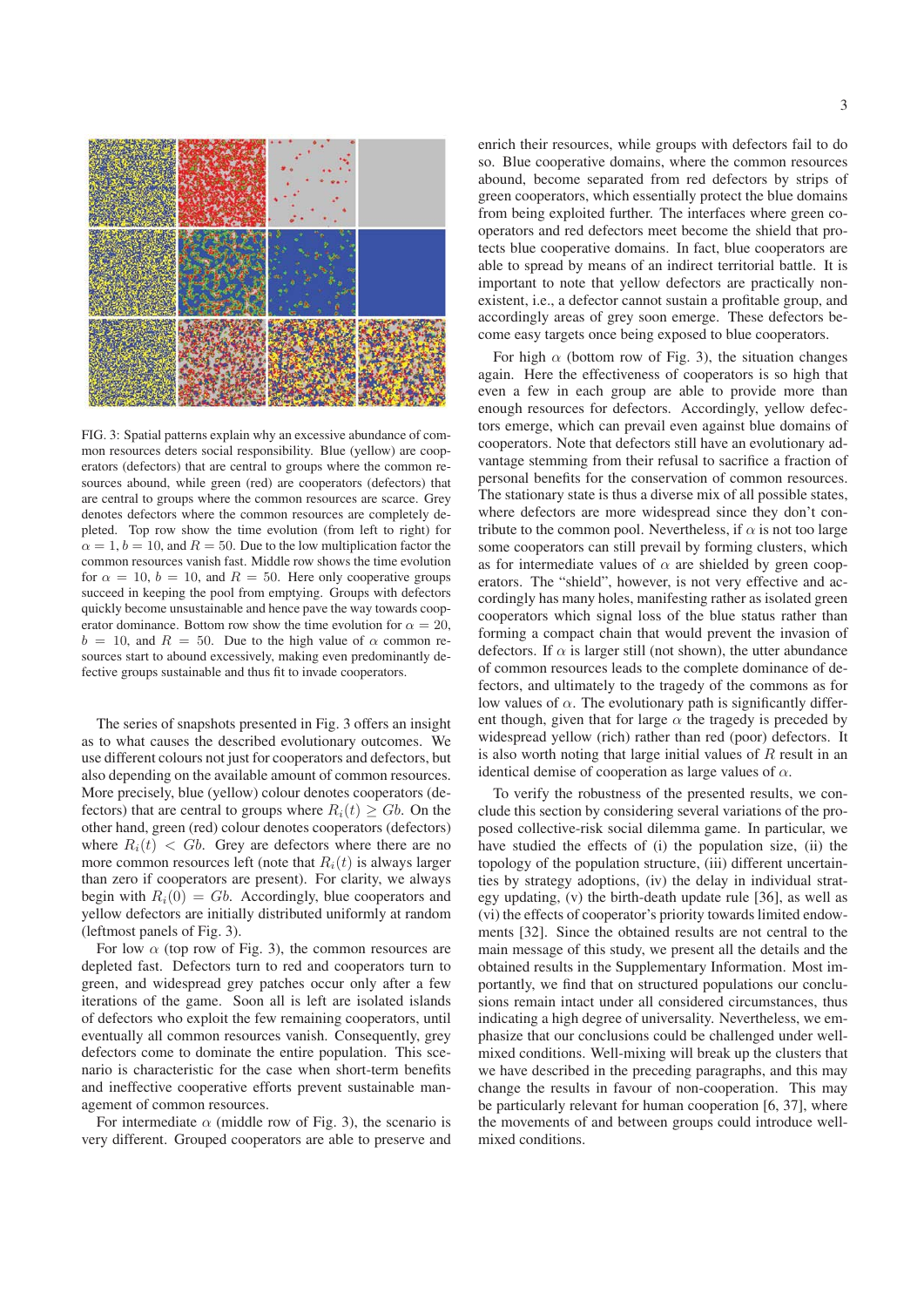#### Discussion

We have shown that an excessive abundance of common resources deters socially responsible actions on structured populations. If either the common resources are initially too many, if the cooperators are too effective in refilling the pool, or if the maximally allowed endowments are too low for allowing an immediate dissemination of accumulated goods, the defectors are able to take full advantage of their refrain from contributing without suffering the consequences. If sufficiently abundant, the excess allows defectors to free-ride well over the time horizon that is required for cooperators to die out. Once this happens the tragedy of the commons cannot be averted. Less surprisingly, if initially the commons resources are absent, or if the efforts of cooperators are ineffective to a degree that the pool becomes empty, the tragedy sets in as well.

The key to sustainability is to properly adjust maximal endowments, which must go hand in hand with the availability of common resources. An abundance of common resources must be felt by all individuals belonging to the group, and the rewards must be administrated fast. This reinforces social responsibility and reimburses cooperators for their preceding selfless efforts. Failure to do so sooner or later means that the common resources are there for the taking without the need to cooperate. A downward spiral emerges, because the depletion of common resources averts from cooperation also those that previously might have felt it was a viable strategy to adopt. All that is eventually left is a depleted common resource and widespread defection, despite the brief period of excessive abundance.

Based on our findings, as well as based on existing theoretical and experimental research [31, 32, 38–41], we may conclude that cooperation is the more likely outcome if initially the common resources are scarce rather than abundant. In particular, this conclusion is in agreement with data from experiments conducted on yeast [31, 32] as well as on social vertebrates [42]. In particular, when the amount of glucose available in the media is increased, defective yeast that do not pay a cost for producing invertase can spread faster than cooperative yeast, even driving cooperative yeast to extinction [31, 32]. Similarly, experiments on social vertebrates indicate that unfavourable environmental conditions, where resources are limited, reduce social conflict and make social vertebrates more cooperative [42]. We hope that the demonstrated importance of the feedback between cooperative behavior and the availability of common resources will inspire further research aimed at understanding the evolution of cooperation, not least in human societies [6], where the consideration of mobility might lead to particularly interesting results.

#### Methods

The game is staged on a  $L \times L$  square lattice with periodic boundary conditions. As demonstrated in the Supplementary Information, changing the topology of the interaction network does not affect the main conclusions of this study. Each player on site  $x$  with von Neumann neighborhood is a member of five overlapping groups of size  $G = 5$ , and it is initially designated either as a cooperator  $(s_x = 1)$  or defector  $(s_x = 0)$  with equal probability. At time t, the endowment  $a_x$  from group i is defined as

$$
a_x^i = \begin{cases} b & \text{if } R_i(t) \ge Gb, \\ R_i(t)/G & \text{if } R_i(t) < Gb, \end{cases}
$$
 (1)

where  $R_i(t)$  is the amount of common resources (public goods) available to the group at the time, and b determines the maximal possible endowment an individual is able to receive. As noted before, this is to take into account that there is only so much an individual needs [33, 34], regardless of how abundant the common resource may become. Cooperators contribute a fixed amount  $c$  to the common pool in order to prevent its depletion. Defectors contribute nothing. Accordingly, the payoff of player x from group i is thus  $P_x^i = a_x^i - s_x^i$ . while the total payoff  $P_x$  is simply the sum over all  $P_x$  received from groups where  $x$  is a member.

We note that the introduction of a ceiling  $(b)$  to the endowment is the simplest way by means of which we take into account that, beyond a certain amount, higher endowments will yield no additional returns. Future modelling studies could address more realistic scenarios, for example such where fitness gains continue to increase with increasing endowment but there are diminishing returns. While we do not expect qualitatively different results, the gradual decline of returns with higher endowments might delay the onset of cooperation and affect the parameter values at which we observe the highest levels of cooperative behavior.

Starting with  $R_i(0) = R$  in all groups, the amount of common resources in each group  $i$  is updated according to

$$
R_i(t+1) = R_i(t) + \sum_{x \in i} (\alpha s_x c - a_x^i),
$$
 (2)

where  $\alpha$  is the multiplication factor to the amount cooperators contribute to refilling the pool, thus taking into account synergetic effects of group efforts. For simplicity, we set  $c = 1$ , while b, R and  $\alpha$  are the three key parameters determining the evolutionary dynamics of the game.

After each round of the game, player  $x$  is given the opportunity to imitate the strategy of one randomly selected nearest neighbour  $y$ . The strategy transfer occurs with the probability

$$
q = \frac{1}{1 + \exp[(P_x - P_y)/K]},
$$
\n(3)

where  $K$  is the uncertainty by strategy adoptions [43]. Without losing generality [44], we use  $K = 0.5$ , so that it is very likely that better performing players will be imitated, although those performing worse may occasionally be imitated as well.

As the key quantity, we measure the stationary fraction of cooperators  $\rho_c = L^{-2} \sum_x s_x(\infty)$ , where  $s_x(\infty)$  denotes the strategy of player  $x$  when the system reaches dynamical equilibrium, i.e., when the average cooperation level becomes time-independent. Moreover, we average the final outcome over 100 independent initial conditions.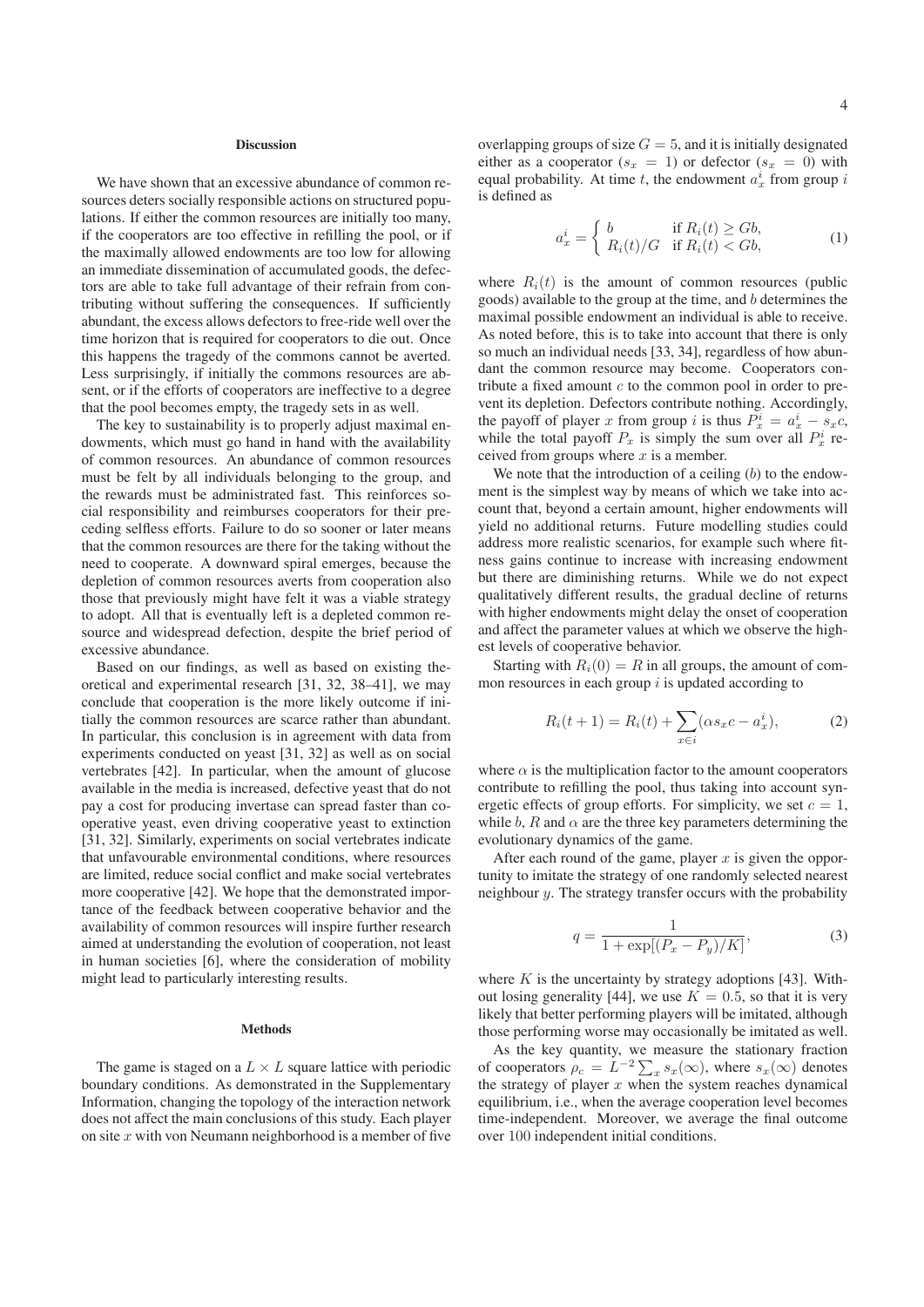- [1] Brito, L. Analyzing sustainable development goals. *Science* 336, 1396 (2012).
- [2] Ostrom, E. *Governing the Commons: The Evolution of Institutions for Collective Action* (Cambridge University Press, Cambridge, 1990).
- [3] Hardin, G. The tragedy of the commons. *Science* 162, 1243– 1248 (1968).
- [4] Sigmund, K. *The Calculus of Selfishness* (Princeton University Press, Princeton, 2010).
- [5] Nowak, M. A. Evolving cooperation. *J. Theor. Biol.* 299, 1–8 (2012).
- [6] Rand, D. and Nowak, M. Human cooperation. *Trends Cogn. Sci.* 17, 413–425 (2013).
- [7] Perc, M., Gómez-Gardeñes, J., Szolnoki, A., Floría, J. M., and Moreno, Y. Evolutionary dynamics of group interactions on structured populations: a review. *J. R. Soc. Interface* 10, 20120997 (2013).
- [8] Gächter, S., Renner, E., and Sefton, M. The long-run benefits of punishment. *Science* 322, 1510 (2008).
- [9] Rockenbach, B. and Milinski, M. How to treat those of ill repute. *Nature* 457, 39–40 (2009).
- [10] Helbing, D., Szolnoki, A., Perc, M., and Szabó, G. Evolutionary establishment of moral and double moral standards through spatial interactions. *PLoS Comput. Biol.* 6, e1000758 (2010).
- [11] Sigmund, K., De Silva, H., Traulsen, A., and Hauert, C. Social learning promotes institutions for governing the commons. *Nature* 466, 861–863 (2010).
- [12] Boyd, R., Gintis, H., and Bowles, S. Coordinated punishment of defectors sustains cooperation and can proliferate when rare. *Science* 328, 617–620 (2010).
- [13] Hilbe, C. and Traulsen, A. Emergence of responsible sanctions without second order free riders, antisocial punishment or spite. *Sci. Rep.* 2, 458 (2012).
- [14] Raihani, N., Thornton, A., and Bshary, R. Punishment and cooperation in nature. *Trends Ecol. Evol.* 27, 288–295 (2012).
- [15] Hilbe, C. and Sigmund, K. Incentives and opportunism: from the carrot to the stick. *Proc. R. Soc. B* 277, 2427–2433 (2010).
- [16] Szolnoki, A. and Perc, M. Reward and cooperation in the spatial public goods game. *EPL* 92, 38003 (2010).
- [17] Szolnoki, A. and Perc, M. Evolutionary advantages of adaptive rewarding. *New J. Phys.* 14, 093016 (2012).
- [18] Santos, F. C., Santos, M. D., and Pacheco, J. M. Social diversity promotes the emergence of cooperation in public goods games. *Nature* 454, 213–216 (2008).
- [19] Santos, F. C., Pinheiro, F., Lenaerts, T., and Pacheco, J. M. Role of diversity in the evolution of cooperation. *J. Theor. Biol.* 299, 88–96 (2012).
- [20] Milinski, M., Sommerfeld, R. D., Krambeck, H.-J., Reed, F. A., and Marotzke, J. The collective-risk social dilemma and the prevention of simulated dangerous climate change. *Proc. Natl. Acad. Sci. USA* 105, 2291–2294 (2008).
- [21] Vasconcelos, V. V., Santos, F. C., and Pacheco, J. M. A bottom-up institutional approach to cooperative governance of risky commons. *Nat. Climate Change* 3, 1927 (2013).
- [22] Wang, J., Fu, F., Wu, T., and Wang, L. Emergence of social cooperation in threshold public good games with collective risk. *Phys. Rev. E* 80, 016101 (2009).
- [23] Santos, F. C. and Pacheco, J. M. Risk of collective failure provides an escape from the tragedy of the commons. *Proc. Natl. Acad. Sci. USA* 108, 10421–10425 (2011).
- [24] Chen, X., Szolnoki, A., and Perc, M. Averting group failures in

collective-risk social dilemmas. *EPL* 99, 68003 (2012).

- [25] Chakra, M. A. and Traulsen, A. Evolutionary dynamics of strategic behavior in a collective-risk dilemma. *PLoS Comput. Biol.* 8, e1002652 (2012).
- [26] Hilbe, C., Chakra, M. A., Altrock, P. M., and Traulsen, A. The evolution of strategic timing in collective-risk dilemmas. *PLoS ONE* 8, e66490 (2013).
- [27] Moreira, J. A., Pacheco, J. M., and Santos, F. C. Evolution of collective action in adaptive social structures. *Sci. Rep.* 3, 1521 (2013).
- [28] Callaway, R. M. et al. Positive interactions among alpine plants increase with stress. *Nature* 417, 844–848 (2002).
- [29] Akiyama, E. and Kaneko, K. Dynamical systems game theory ii a new approach to the problem of the social dilemma. *Phys. D* 167, 36–71 (2002).
- [30] Tanimoto, J. Environmental dilemma game to establish a sustainable soceity dealing with an emergent value system. *Phys. D* 200, 1–24 (2005).
- [31] MacLean, R. C. and Gudelj, I. Resource competition and social conflict in experimental populations of yeast. *Nature* 441, 498– 501 (2006).
- [32] Gore, J., Youk, H., and van Qudenaarden, A. Snowdrift game dynamics and facultative cheating in yeast. *Nature* 459, 253–256 (2009).
- [33] Sanchez, A. and Gore, J. Feedback between population and evolutionary dynamics determines the fate of social microbial populations. *PLoS Biol.* 11, e1001547 (2013).
- [34] Smaldino, P. E., Schank, J. C., and McElreth, R. Increased costs of cooperation help cooperators in the long run. *Am. Nat.* 181, 451–463 (2013).
- [35] Lehmann, L. and Keller, L. The evolution of cooperation and altruism - a general framewor and a classification of models. *J. Evol. Biol.* 19, 1365–1376 (2006).
- [36] Nowak, M. A., Sasaki, A., Taylor, C., and Fudenberg, D. Emergence of cooperation and evolutionary stability in finite populations. *Nature* 428, 646–650 (2004).
- [37] Gracia-Lázaro, C. et al. Heterogeneous networks do not promote cooperation when humans play a prisoner's dilemma. *Proc. Natl. Acad. Sci. USA* 109, 12922–12926 (2012).
- [38] Andras, P., Lazarus, J., and Roberts, G. Environmental adversity and uncertainty favour cooperation. *BMC Evol. Biol.* 7, 240 (2007).
- [39] Requejo, R. J. and Camacho, J. Coexistence of cooperators and ddefectors in well mixed populations mediated by limiting resources. *Phys. Rev. Lett.* 108, 038701 (2012).
- [40] Requejo, R. J. and Camacho, J. Analytical model for wellmixed populations of cooperators and defectors under limiting resources. *Phys. Rev. E* 85, 066112 (2012).
- [41] Requejo, R. J. and Camacho, J. Scarcity may promote cooperation in the population of smiple agents. *Phys. Rev. E* 87, 022819 (2013).
- [42] Shen, S.-F. et al. Unfavourable environment limits social conflict in yuhina brunneiceps. *Nat. Commun.* 3, 815 (2012).
- [43] Szabó, G. and Tőke, C. Evolutionary prisoner's dilemma game on a square lattice. *Phys. Rev. E* 58, 69–73 (1998).
- [44] Szolnoki, A., Perc, M., and Szabó, G. Topology-independent impact of noise on cooperation in spatial public goods games. *Phys. Rev. E* 80, 056109 (2009).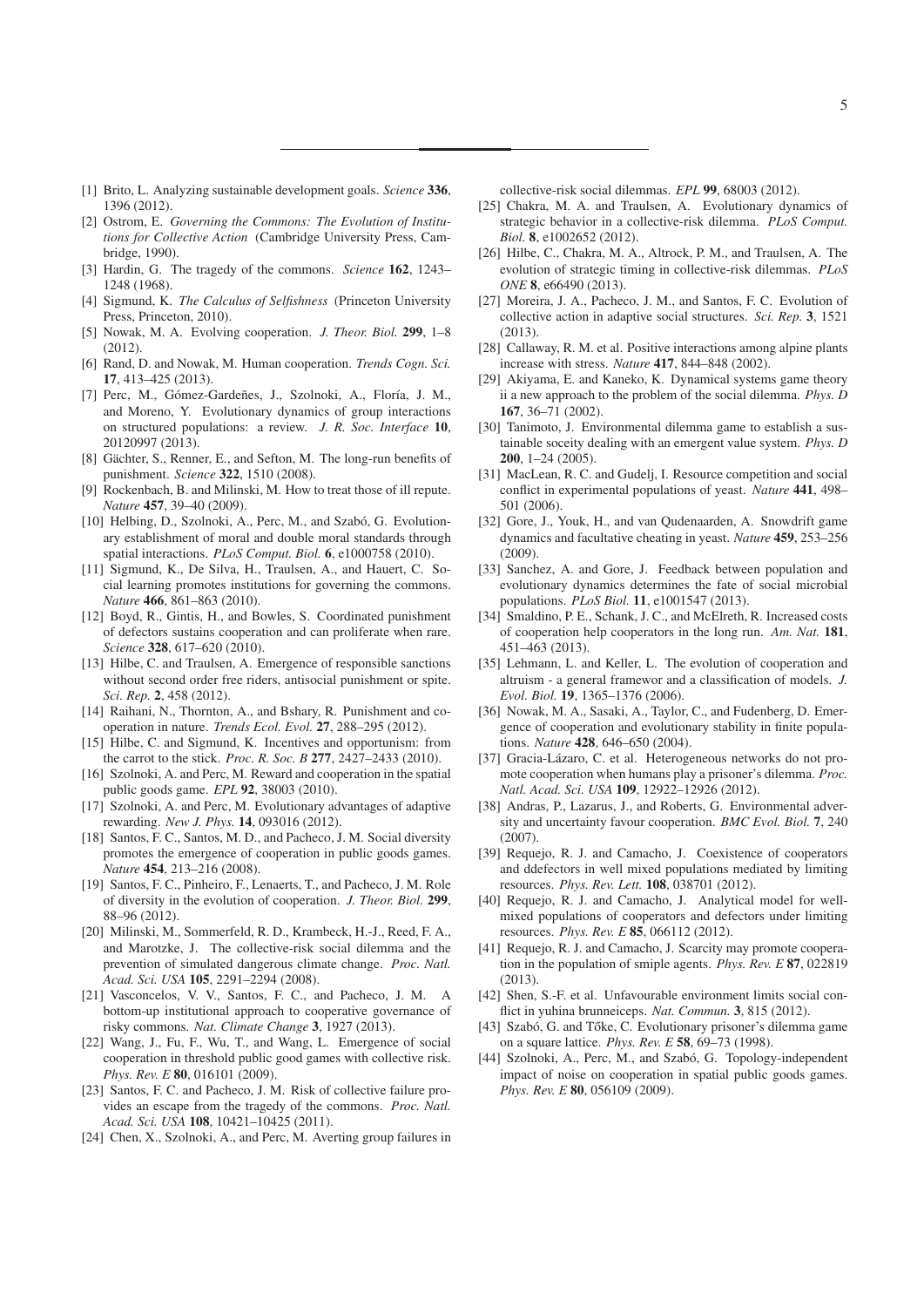#### SUPPLEMENTARY INFORMATION

To verify the robustness of the main results presented in the paper, this supplementary information is devoted to the study of several variations of the proposed collective-risk social dilemma. In particular, we study the effects of the population size  $(\S)$ , the topology of the population structure  $(\S)$ . different uncertainties by strategy adoptions (§III), the delay in individual strategy updating (§IV), the birth-death update rule (§V), as well as the effects of cooperator's priority towards limited endowments (§VI). In general, our results remain valid under all considered circumstances.

#### I. Population size



FIG. 1: Time evolution of the fraction of cooperators for different population sizes (see legend). Parameter values are:  $b = 10$ ,  $R = 10$ and  $\alpha = 10$ .

In this section, we present the time evolution of the fraction of cooperators for different population sizes, to see how the outcome of the evolutionary process depends on this quantity. Figure 1 shows that increasing the population size does increase the time for the system to reach the stationary state, but it does not affect the composition of the strategies. For larger population sizes, the system simply needs longer to reach the stationary state.

#### II. Population structure

In this section, we consider the studied collective-risk social dilemma on a random network, on the regular ring, and on the square lattice with Moore neighborhood. On a random network, each individual forms a group with other <sup>G</sup>−<sup>1</sup> individuals randomly chosen from the whole population, and gets its payoff only from the interactions within the group. While in other interaction networks, each individual participates in all the G groups that are centered not only on itself, but also on its nearest neighbors. Figure 2 shows the stationary fraction of cooperators in dependence on  $\alpha$  and R. It can be observed that there exist intermediate  $\alpha$  values maximizing the fraction of cooperators, and there exists an upper bound value of R beyond which cooperators die out. This indicates that



FIG. 2: The stationary fraction of cooperators in dependence on the multiplication factor and the initial amount of common resources, as obtained for different population structures: (a) random network with group size  $G = 5$ , (b) regular ring with group size  $G = 5$ , and (c) square lattice with Moore neighborhood ( $G = 9$ ). Parameter values are:  $b = 10$ ,  $K = 0.5$ , and the population size is  $10<sup>4</sup>$  in all three cases.

our findings are robust against the changes in the structure of the interaction networks.

#### III. Uncertainty by strategy adoptions

In this section, we demonstrate the effects of different uncertainty by strategy adoptions on the evolution of cooperation in the studied collective-risk social dilemma. From results presented in Fig. 3 it follows that the stationary fraction of cooperators varying with  $K$  displays four different types of behavior, depending on the value of the multiplication factor α. First, for a relatively small value of α, the fraction of cooperators first increases slowly until reaching the maximum value, and then decreases dramatically to zero with increasing K. Second, for a slightly larger  $\alpha$  value, full cooperation can be achieved when  $K$  varies from 0.01 to 5. But the fraction of cooperators dramatically decreases to zero with further increasing K from 5. Third, for an appropriately intermediate  $\alpha$ value, full cooperation can always be achieved when  $K$  varies in a large range [0.01, 100]. Fourth, for a much larger  $\alpha$  value, the fraction of cooperators declines slightly with increasing  $K$ . This qualitatively different behavior has been revealed in



FIG. 3: The stationary fraction of cooperators in dependence on the uncertainty parameter  $K$  for different values of the multiplication factor  $\alpha$ , as obtained on a square lattice with von Neumann neighborhood. Parameter values are:  $b = 10$  and  $L^2 = 10^4$ .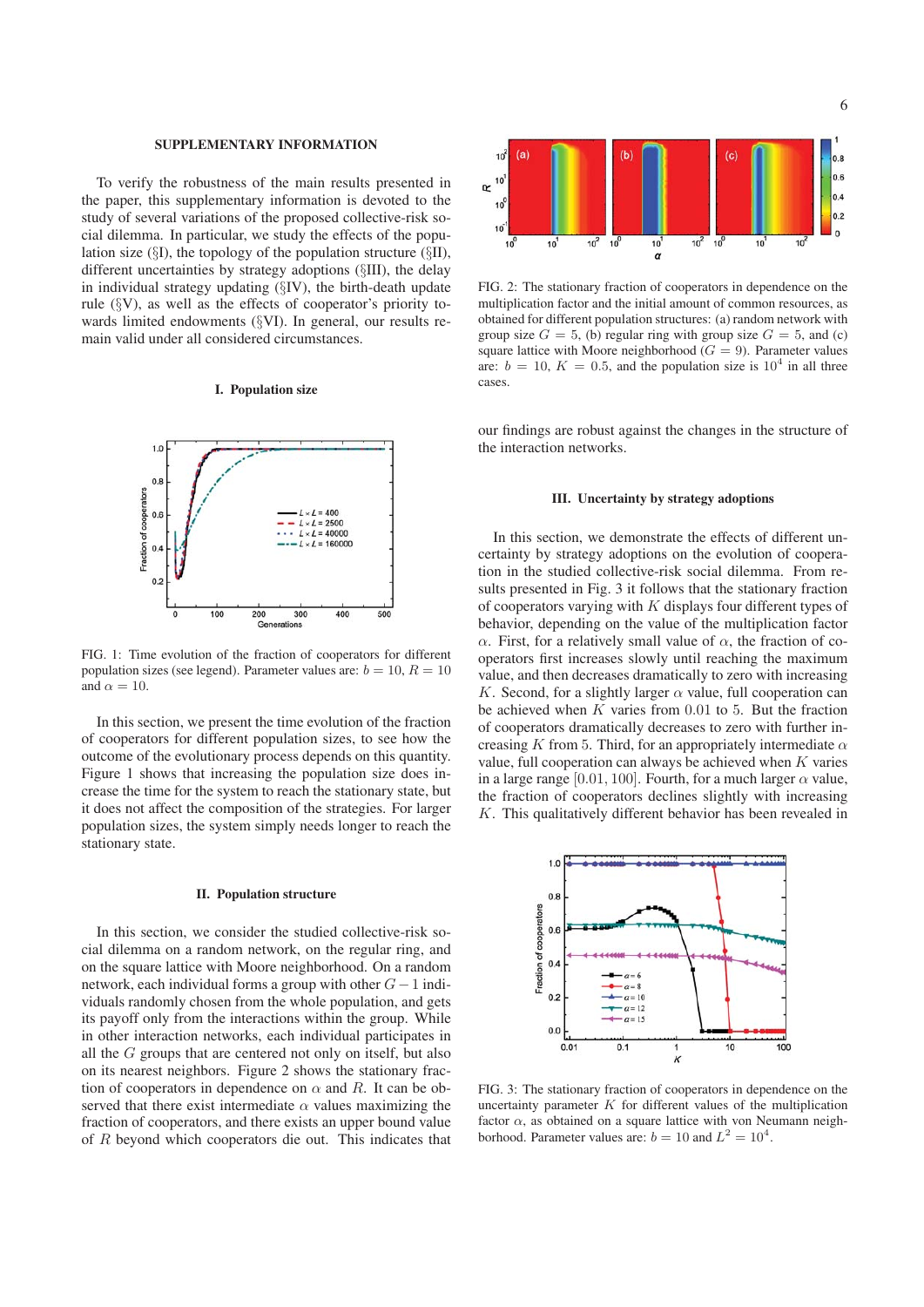previous works, and here we demonstrate again that the uncertainly by strategy adoptions plays an important role by the evolution of cooperation [1, 2].

#### IV. Delay in individual strategy updating



FIG. 4: The stationary fraction of cooperators in dependence on the delay parameter for individual strategy update for different values of the multiplication factor  $\alpha$  on a square lattice with von Neumann neighborhood. Here,  $b = 10$  and the size of the square lattice is  $L^2 = 10^4$ . The initial amount of common resources R is 10 in (a) and 500 in (b).

In this section, we consider that each individual is subject to delay during strategy updating. While as before, an individual has the opportunity to imitate the strategy of one randomly chosen neighbor  $y$ , the probability for this step to be attempted is  $d < 1$  (rather than  $d = 1$ , as in the main paper). On the other hand, the amount of common resource in each group is still updated at each time step. Figure 4 shows the stationary fraction of cooperators as a function of  $d$  for different intermediate values of  $\alpha$ . For small initial  $R = 10$  in panel (a), the fraction of cooperators varying with  $d$  displays three different types of behavior, depending on the value of the multiplication factor  $\alpha$ . First, for a relatively small  $\alpha$  value, full cooperation is achieved for the delay factor  $d < 0.70$ . But with increasing d from 0.70, the fraction of cooperators decreases quickly. Second, for slightly larger  $\alpha$  values, full cooperation can always be achieved, irrespective of the value of d. Third, for much larger  $\alpha$  values, the fraction of cooperators gradually decreases with increasing d. In addition, for much small or much large values of  $\alpha$ , full defection is always achieved, irrespective of the value of  $d$  (not shown here). For large initial  $R = 500$  in panel (b), we see that the fraction of cooperators first decreases slowly with increasing  $d$ , and then dramatically decreases to zero after d reaches a critical value, and that this is the case for several different intermediate values of  $\alpha$ .

#### V. Birth-death update rule

With the motivation to consider the studied collective-risk social dilemma in a perhaps biologically more relevant context, we consider the birth-death rule instead of the imitation rule used in the main text. Under the birth-death rule, an



FIG. 5: The stationary fraction of cooperators in dependence on the multiplication factor  $\alpha$  and the initial amount of common resources R, as obtained with the birth-death update rule on a square lattice. Here,  $b = 10$ ,  $w = 0.5$ , and the linear population size is  $L = 20$ .

individual is chosen for reproduction proportional to fitness at each time step, and then the offspring replaces a random neighbour. Because the fitness has to be positive, following previous works  $[3, 4]$ , we define an individual x's fitness as  $f_x = \exp(wP_x)$ , where  $w(w > 0)$  is the selection intensity. Figure 5 depicts that there exist intermediate  $\alpha$  values maximizing the fraction of cooperators, and there exists an upper bound value of  $R$  beyond which cooperators go extinct. This indicates that our findings are robust against the changes of update rule. Moreover, the upper bound value of  $R$  is much higher than the one determined under the imitation rule. In fact, under birth-death update rule at each time step the amount of common resource in each group is updated, but only one individual is chosen for updating the strategy. Thus, the amount of common resources is updated faster than individual strategies, and the upper bound thus becomes larger.

#### VI. Cooperator's priority towards limited endowments

Inspired by Ref. [5], in this section we consider that cooperators can have the priority to use the common resource they produced, especially when the common resource is limited. To be specific, when the common resource is not abundant, cooperators can preferentially to obtain an endowment at a certain probability p. Then, a cooperator's endowment from



FIG. 6: The stationary fraction of cooperators in dependence on the multiplication factor  $\alpha$  for different probability values of cooperator's priority p. Other parameter values are:  $b = 10, K = 0.5$ ,  $R = 10$ , and the size of the square lattice is  $L^2 = 10^4$ .